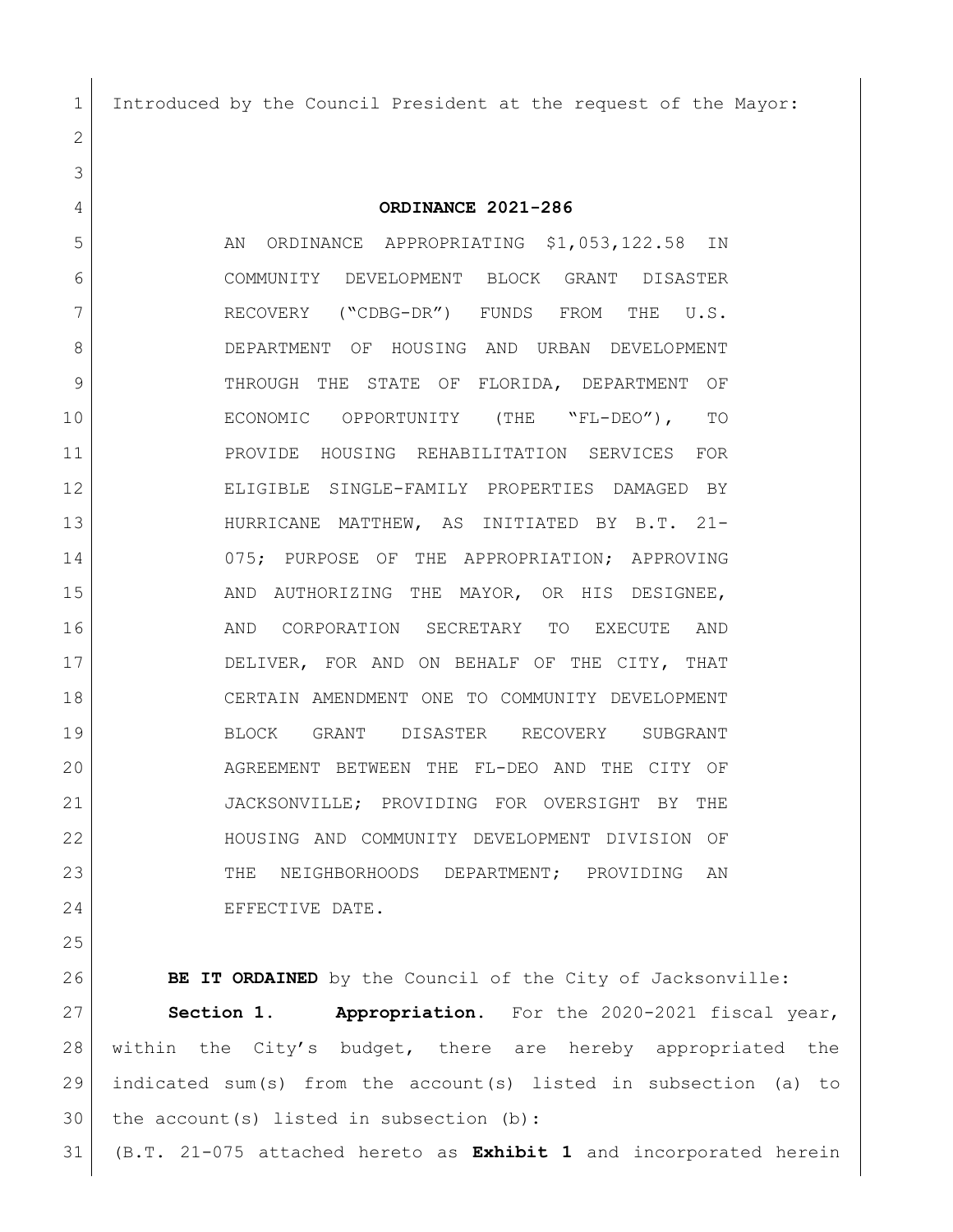by this reference)

2 (a) Appropriated from: See B.T. 21-075  $\frac{1}{2}$  \$1,053,122.58 (b) Appropriated to: 5 See B.T. 21-075 \$1,053,122.58

(c) Explanation of Appropriation:

 The funding above is an appropriation of additional CDBG-8 DR funding from the U.S. Department of Housing and Urban Development ("HUD"), through the FL-DEO, for housing rehabilitation services as described in this Ordinance.

 **Section 2. Purpose.** The purpose of the appropriation in Section 1 is to provide housing rehabilitation services to eligible single-family properties that were damaged by Hurricane Matthew and that are unable to be rehabilitated using other funding sources. Necessary home repairs may be provided in the form of rehabilitation or demolition and reconstruction of existing housing units. All households receiving assistance through the CDBG-DR program will be low- to moderate-income households with incomes not exceeding 80% of the current area median income established by HUD.

 **Section 3. Approval and Authorization to Execute.** The Mayor, or his designee, and the Corporation Secretary are hereby authorized to execute and deliver on behalf of the City, that certain Amendment One to the Community Development Block Grant Disaster Recovery Subgrant Agreement between the State of Florida, Department of Economic Opportunity, and the City of Jacksonville, attached hereto as **Exhibit 2** and incorporated herein by this reference, which amends the State of Florida, Department of Economic Opportunity Federally-Funded Community Development Block Grant Disaster Recovery (CDBG-DR) Program Subgrant Agreement (the "Subgrant Agreement") approved and authorized by Ordinance 2019- 285-E.